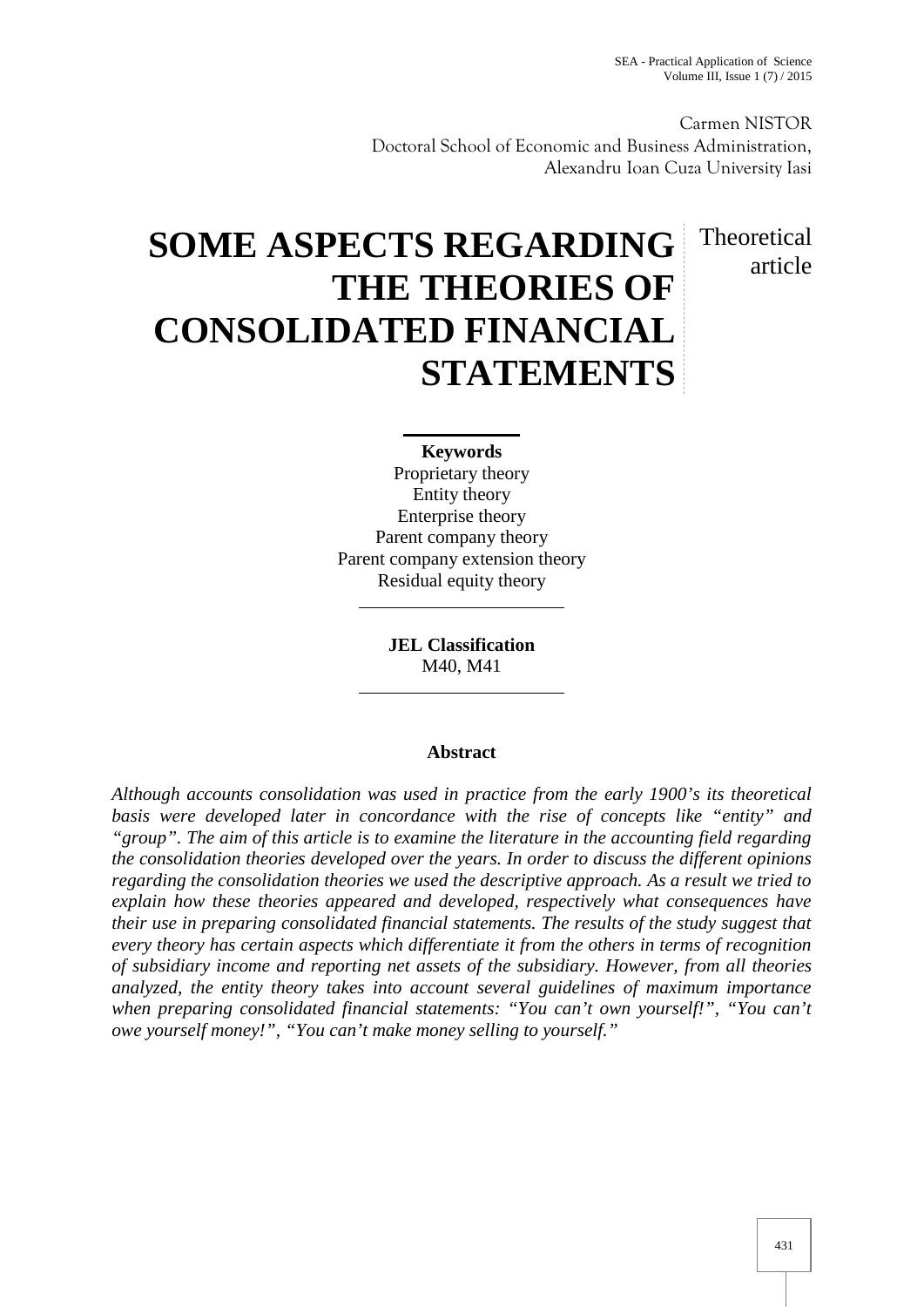# **1. Introduction**

During the 1970s and early in the 1980s academic research in the accounting field was largely analytical rather than empirically-based. Among the diversity of topics adopted by the researchers back then is the history of ideas concerning the preparation of consolidated statements. In this regard, Walker (1976, 1978) approaches regard, Walker (1976, 1978) approaches consolidation accounting from a global point of view, associating the emerge of consolidated statements with the industrial development in countries like USA, U.K., Canada, Australia, New Zeeland and several European countries.

Examining the history of consolidated statements, Walker (1978) noticed that the circumstances which led to the initial use of consolidated statements were different from country to country. For example, American companies started to consolidate the accounts in order to attract new funds (e.g. United States Steel Corporation, 1902). More than that, focusing on the American and British experience, Walker's study shows that accountants had different opinions regarding the purpose of consolidated statements. In the case of UK, for example, the aim of consolidated financial statements was to reflect the position and earnings of a holding company group, viewed not as a series of separate entities but as an economic unit<br>(Robson, 1936). Meanwhile, the use of (Robson, 1936). Meanwhile, the use of consolidated statements in the early 1900s in the USA shows that they were substituting the parent company reports, considered not sufficient to present group's position and performance (Walker, 1978).

Related to the need of consolidated statements, several theories were developed, considered more or less appropriate to be taken into consideration by academics and practitioners of the field. The rationales for using one or another were discussed by several researchers, different points of view being stated. The next section provides insights regarding literature opinions on consolidation theories.

# **2. Literature review**

While the interest on consolidating accounts for multinationals is bigger than ever nowadays, this practice is older than 100 years. Like we stated before, the first consolidations that took place in the early 1900s led to the developing of different theories regarding why, what and how to consolidate. If the reasons for consolidation where at first ambiguous, the aspects that matter in consolidated account (e.g. definitions of control, reporting entity, ownership, parent and subsidiary) where the "milestone" of each theory developed in this regard. As a result, the accounting literature has developed several theories regarding consolidated statements: proprietary theory, entity theory, parent company theory (considered to be

"classics"), but also enterprise theory, parent company extension theory, and residual equity theory.

One of the firsts which discussed the proprietary theory, known as the pro rata market value method was Hendriksen (1965). In his opinion, "proprietorship" represents the net value business for owner(s). Considering the double entry accounting principle, assets minus liabilities equals proprietorship, it is obvious that the business value is composed from the initial investment plus accumulated net income minus any amounts withdrawn by the owners (Hendriksen, 1965, cited by Koehler, 1969). Because it excludes the minority interest from the consolidated financial statements, the proprietary theory is considered to be more applicable in the single proprietorship business form. Practically, the entity is considered to be an extension of the owner(s), accounting information being treated from his perspective. In other words, the proprietary theory is a "theory of wealth" where the increase of an entity's net income is considered to be an increase in the owner's wealth. (Newby, 2006)

An extended version of the proprietary theory developed by Paton & Littleton was the enterprise theory advanced by Soujanen, 1954, 1958). His theory revolves around the idea of companies becoming institutions due to the large parts of income retained for their use in order to reduce the dependence on external financing (Soujanen, 1958). Despite the legal obligations of managers to the stockholders, the rights of the stockholders are subsidiary to the group (Soujanen, 1954). Known as the "social theory", the enterprise theory evolved over time in the concept of corporate social responsibility according to which manager are required to be responsible for economic, social and ecologic impact of entity's activities.

With the raising of corporate form of organization, applying the proprietary theory to large companies has faced several difficulties. As a result, accounting theory turned to an entity approach which was considered to be better suited when developing consolidated financial statements.

The firsts "advocates" of the entity theory were Paton & Littleton (1940), considered by many the founders of modern accounting standards. According to Paton & Littleton the business income represents the income of the enterprise itself which remains like this until dividends are paid to the shareholders. Opposite to proprietary theory, according to entity theory, the consolidated firm is considered a distinct entity, separate from the owner(s). Although in its early days, no particular distinction was made between liabilities and owner's equity, the equation being assets  $=$ equities, Moonitz (1961) extends the entity's in consolidations, eliminating intercompany profits, liabilities, and receivables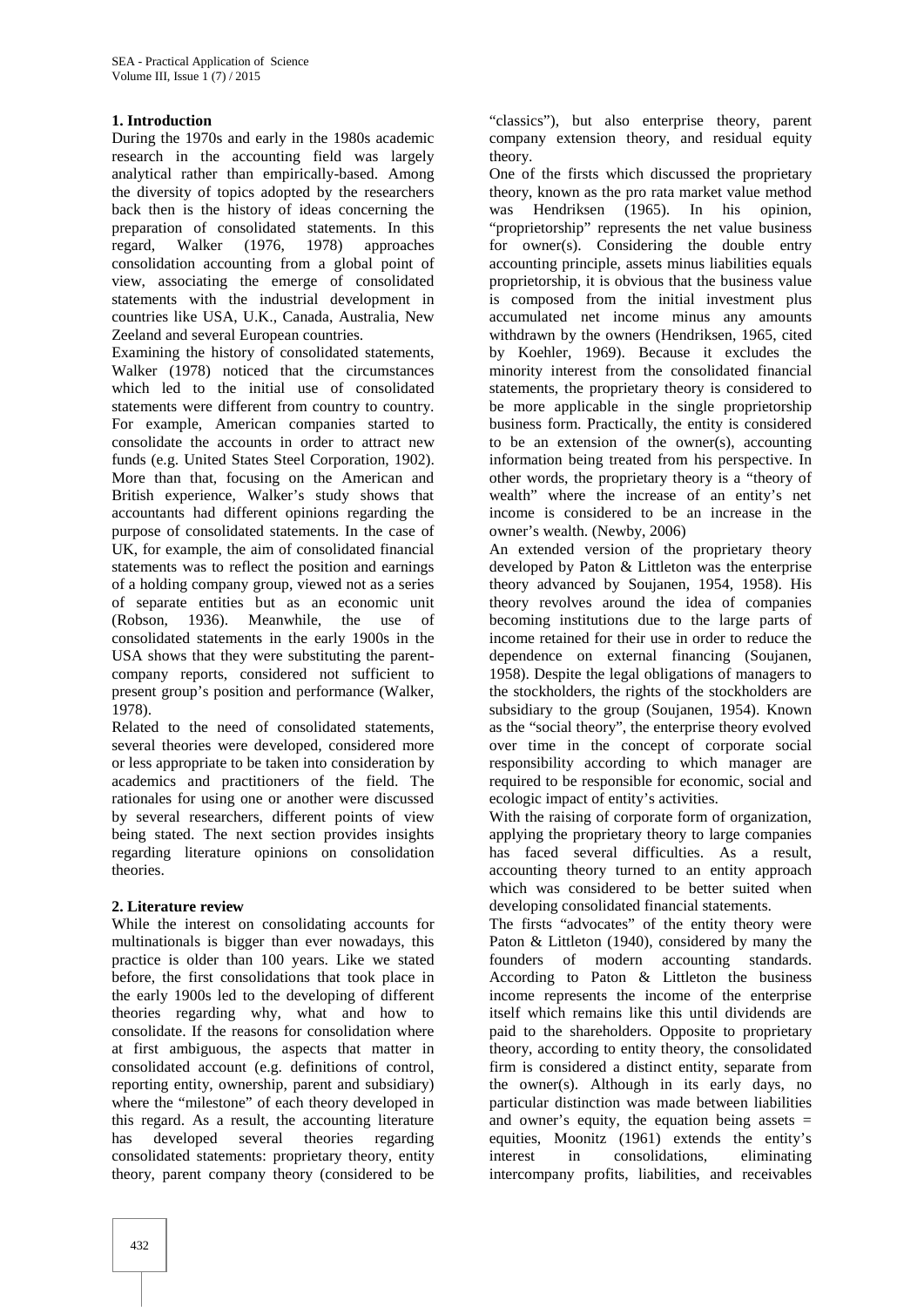with strict segregation of minority interests. Basically, according to the entity theory, the entity owns the assets and liabilities, and its operations are taking place for the benefit of the owners.

According to the parent company theory, the parent doesn't own the net assets of subsidiaries but has effective control over them even when minority interests exist. Davis & Largay (2008) argue that when the entity is reporting the net income for consolidation purposes, the parent company theory takes into account only the parent company's share of subsidiary income. Any share of net income of the non-controlling interest is considered to be an expense, being reported as a liability in the consolidated financial statements. As stated by Beams et. al. (2009), the parent company theory considers that consolidated financial statements are an extension of parent company statements, their preparation being made from the parent company stockholders' point of view.

As Baluch et al. (2010) noticed the parent company theory is more appropriate to be used in cases when the parent acquires and implicitly holds control over 100% of its subsidiaries. If any other cases, the information from the consolidated financial statements would not be relevant. Furthermore, the parent company has evolved leading to the parent company extension theory according to which minority interests are not treated neither as equities nor as liabilities, being presented somewhere between these concepts.

Another theory, developed from the investors' perspective is the residual equity theory (Staubus, 1959). Staubus considers that the greatest risk is supported by common stockholders who invest in a company which is why they should have enough information regarding the financial position and performance of the entity. From all company's stakeholders the residual equity holders support the greatest risk taking into consideration the fact that if something wrong happens with the company (e.g. bankruptcy), they will be the last in line to recover their investment. As a result, accounting should be done according to the residual equity holders' perspective.

Each of the theory discussed above targets a specific audience: the parent company, the group as a whole, the investors, the common investors, control and minority interests etc. In this regard, the evolution of several theories of consolidation is in accordance with a specific public of the consolidated financial statements. For example, while the advocates of the parent company theory The consider that the proper audience of the consolidated financial statements is only the parent company shareholders; the opponents recognize as interested parties a wider range of users. Baluch et. al. (2010) In other words, the adoption of a specific theory of consolidation is due to the interested parties of the consolidated financial statements. As

businesses internationalized and expanded worldwide the theories which favoured some actors at the expense of others were abandoned. The only one considered the most suitable by IASB and FASB together remained the entity theory which formed the basis for IFRS 3 and FAS 160.

# **4. Main differences between theories of consolidation**

Although over the years, the majority of studies undertaken have discussed the preparation and presentation of consolidated financial statement in relation with two competing theories: the proprietary theory and the entity theory, they were concerns regarding the parent company theory and its extension as well.

Usually, the discussion about which theory is best suited to be used for consolidation purposes were carried around recognition of subsidiary income and reporting net assets of the subsidiary.

The recognition of subsidiary income differs at each theory. The proprietary theory views the company as an extension of its owners. As a result, assets and liabilities of the firm are considered to be those of the owners. In this case, consolidation is made based on a pro rata where the parent consolidates only its proportionate share of a lessthan-wholly owned subsidiary's assets, liabilities, revenues and expenses. (Figure no. 1) In the consolidated financial statements, the parent company theory recognizes separately noncontrolling interest's claim on the net assets and earnings of the subsidiary. As Figure no. 2 shows further, a full recognition of subsidiary income takes place only in the entity theory. Because the group is considered to be a single economic entity and managed as such, the consolidated financial statements show the total resources managed by the group, including minority interests. Emphasis is on the consolidated entity itself, with the controlling and noncontrolling shareholders viewed as two separate groups, each having equities in the consolidated entity. According to the entity theory, all assets, liabilities, revenues, and expenses of a less-than-wholly owned subsidiary are included in the consolidated financial statements, with no special treatment accorded either the controlling or noncontrolling interest.

# **4. Romanian pursuits regarding the theories of consolidation**

evolution of consolidation theories preoccupied the Romanian academics from the accounting field as well. S  $\tilde{c}$  rin (2008) analyzes the impact of different consolidation theory on the financial disclosure as well as how they are reflected in the national and international standards. In this respect, each theory is briefly reviewed and critical analyzed, the author mentioning in which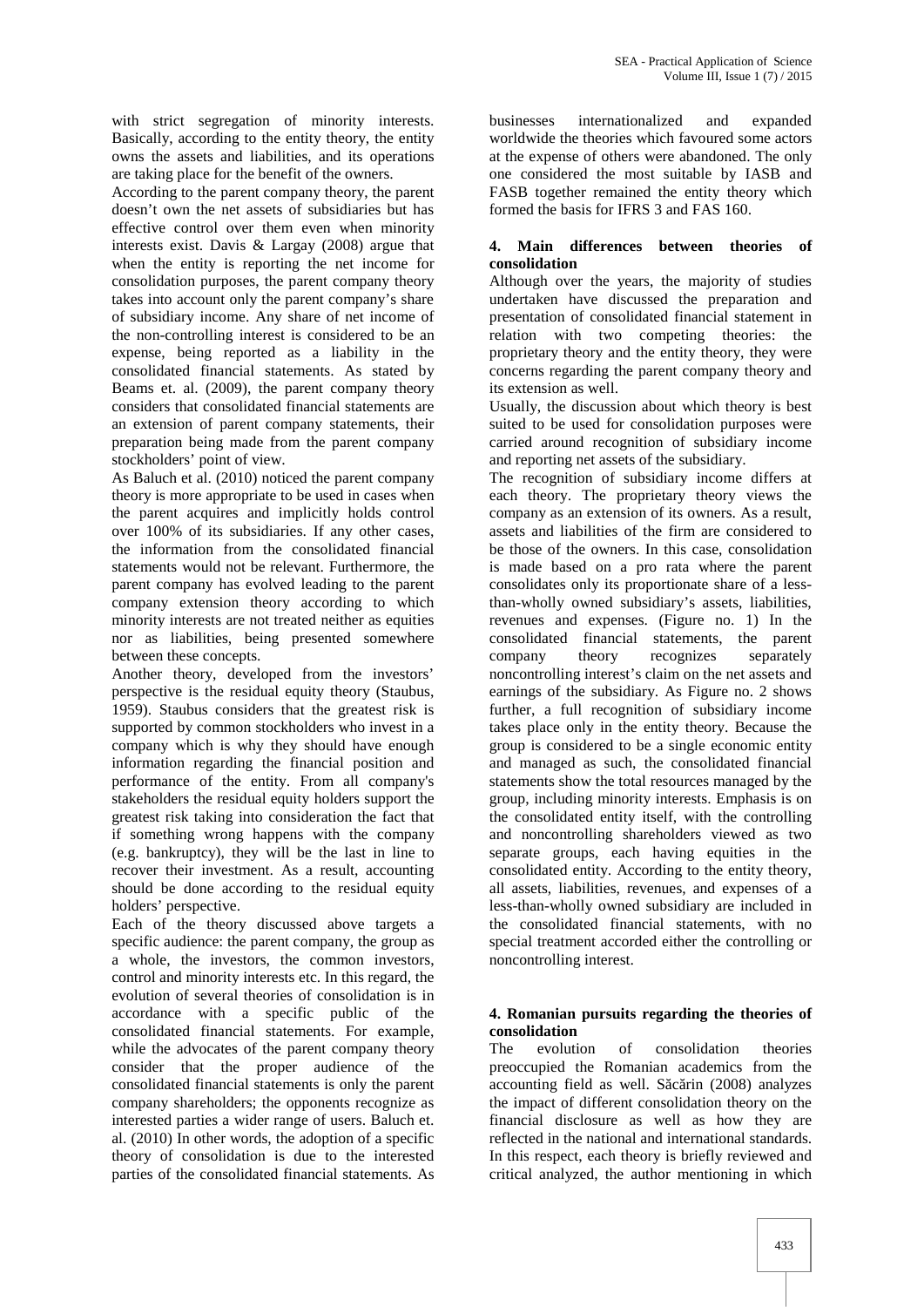extent the named theory is comprised either in the international standards or in the national accounting law. In addition, S c rin's study comprises critical remarks on the absence of references regarding the consolidation theories in the EU's 7 Directive, replaced nowadays by the 34 Directive issued in 2013. Moreover, to offer a better understanding of every consolidation theory, he offers practical applications on hypothetical consolidated financial statements. The obtained results highlight the difference between the theories discussed, S c rin's opinion supporting the entity theory. (Bogdan et al., 2011)

In accordance with the latest trends focused on empirical models, Müller (2011) conducted an empirical research regarding the value relevance of group financial statements based on the entity versus parent company theory. In this respect, he sets to find out which type of financial statements is more useful for the interested parties: the consolidated financial statements or the individual financial statements of the parent company. Using data of group companies listed on three European stock markets between 2003-2008 Müller developed an empirical model to measure in what extent are connected the share price of the companies with the information provided by the financial statements. The results reject the primacy of the entity theory towards the parent company theory, a joint vision of these two being proposed. Müller's results are consistent to those of Abad et al. (2000) according to which, from the market value relevance, there is no justification for the conceptual adoption of the entity theory by IASB and FASB. As a consequence, one can consider that there is a conflict between the official positions of IASB itself. While in the revised Conceptual Framework adopted in 2010, IASB considers relevance one of the two main characteristics of the financial information, IFRS 3 is still based on the entity theory. But for one to find out how relevant information is, measures are imposed. As latest statistical studies have shown, the relevance of the consolidated financial statements is not justified by the entity theory, reason for which updates should be made in the current reporting rules.

# **5. Conclusions**

Over the years several different theories were developed to serve as basis for consolidated financial statements. As previous studies have shown, choosing to respect a theory instead of another has a significant impact on the information presented in the consolidated financial statements. The difference is more notable especially when the parent company owns less than 100% of the subsidiary's common stock. Because is considered that consolidated financial statements should offer a full perspective of the group as a single economic

entity, IASB used as basis for IFRS 3 the entity theory. Meanwhile, recent empirical studies demonstrated that the adoption of entity theory is not justified by the market value relevance of information presented to the stakeholders. From a legal perspective, because subsidiaries are separate from their parents, the stockholders of the subsidiary have no claim on the parent, respectively on its profits. As a result, stockholders interested on obtaining information regarding the assets, liabilities or income of the individual subsidiaries do not benefit from the consolidated financial statements. Perhaps a better approach of consolidated accounts should focus on aspects specific to both entity theory and parent company theory, as statistical studies conducted (Abad et al., 2000; Müller, 2011) suggested.

# **6. Acknowledgments**

"This research was supported by the project "Minerva – Cooperation for an elite career in doctoral and postdoctoral research", co-founded from the European Social Fund through the Development of Human Resources Operational Programme 2007-2013, contract no. POSDRU/159/1.5/S/137832."

# **Reference list –**

- [1] Abad, C., Laffarga, J., Garcia-Borbolla, A., Larrdn, M., Pinero, J.M. & Garrod, N. (2000). An Evaluation of the Value Relevance of Consolidated versus Unconsolidated Accounting Information: Evidence from Quoted Spanish Firms. *Journal of International Financial Management and Accounting*, Vol. 11, No. 3, pp. 156-177.
- [2] Baluch, C., Burgess, D., Cohen, R., Kushi, E., Tucker, P. & Volkan, A. (2010). Consolidation theories and push-down accounting: Achieving global convergence. *Journal of Finance and Accountancy*, 3, pp.1-12.
- [3] Baker, R., Christensen, T. & Cottrell, D. (2011). *Essentials of Advanced Financial Accounting*. McGraw-Hill Higher Education.
- [4] Beams, F.A., Clement R.P., Anthony, J.H. & Lowensohn, S.H. (2009). *Advanced Accounting (10th Edition*). Upper Saddle River, NJ: Prentice Hall.
- [5] Bogdan, V. Bolos, M.I., Farcane, N. & Popa, D.N. (2011). *Raportarea financiar* la nivelul *grupurilor de societ ți* [Financial reporting for groups companies]. Bucharest: Economica.
- [6] Davis, M. & Largay, J. (2008). Consolidated financial statements. *The CPA Journal*, February, pp. 26-31.
- [7] Hendriksen, E.S. (1965). *Accounting Theory*. Homewood, Illinois: Richard D. Irwin, Inc.
- [8] Koehler, C.P. (1969). *The enterprise theory of the firm and the systems concept*. Accounting Thesis, Faculty of Texas.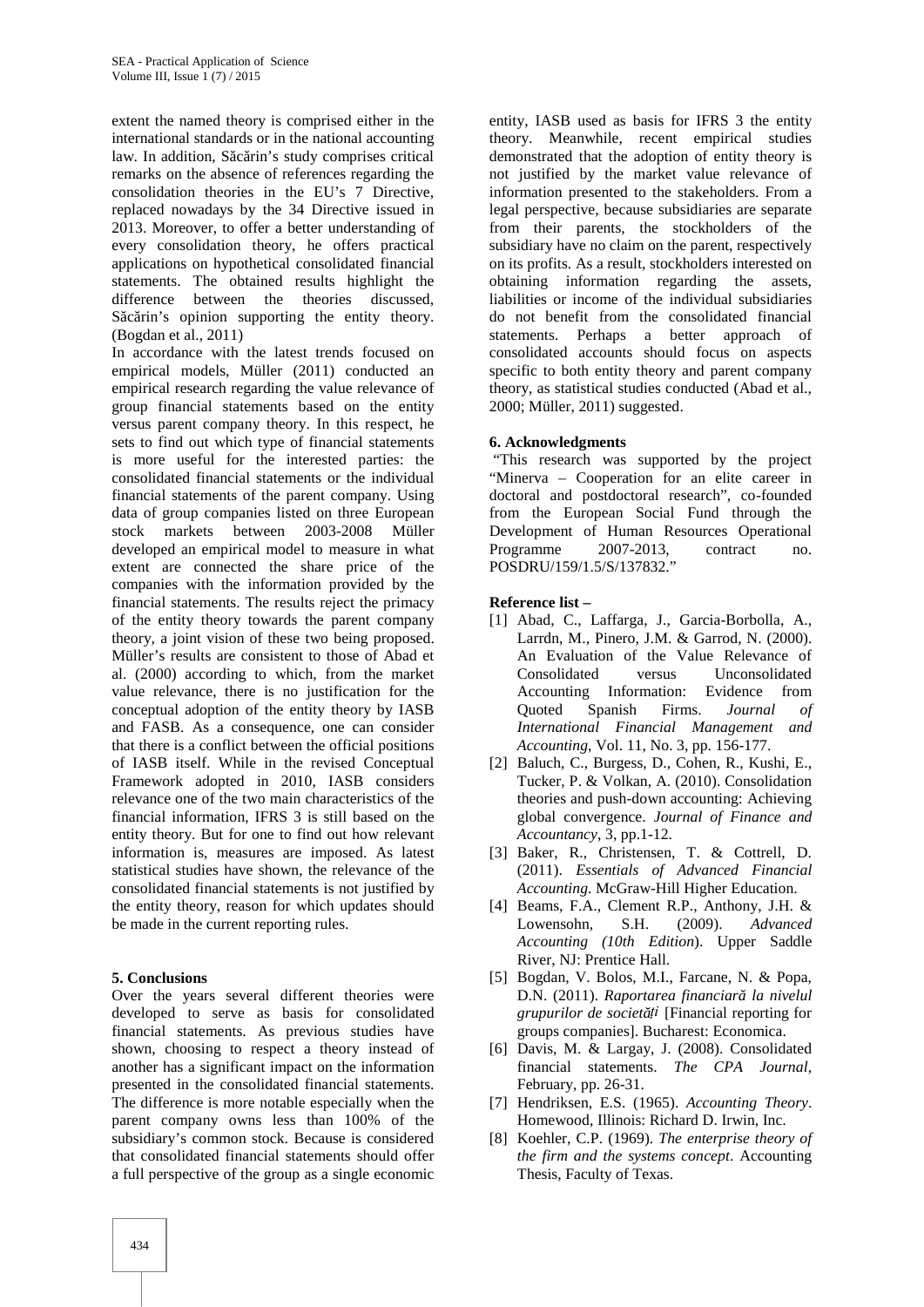- [9] Moonitz, M. (1961). *The Entity Theory of Consolidated Statements*. Brooklyn: The Foundation Press.
- [10]Müller. V.O. (2011). Value Relevance Of Group Financial Statements Based On Entity Versus Parent Company Theory: Evidence From The Largest Three European Capital Markets. *Accounting and Management Information Systems*, Vol. 10, No. 3, pp. 326– 350.
- [11]Newby, S.J. (2006). *Consolidation accounting: a history of the development of financial reporting standard frs-37 and sector-neutral consolidation accounting for crown financial reporting by the New Zealand government*. Doctoral Thesis, University of Canterbury.
- [12]Paton, W.A. & Littleton, A.C. (1940). *An Introduction to Corporate Accounting Standards*. Chicago: American Accounting Association.
- [13]Robson, T.B. (1936). The construction of consolidated accounts – some points to be taken into consideration. *The accountant*, 7 March, p. 364.
- $[14]$ S c rin, M. (2008). Teoriile consolid rii i implica iile acestora în informarea financiar [Consolidation theories and their implications in financial informing]. *Audit financiar*, Vol. 6, No. 10, pp. 29-39.
- [15] Staubus, G.J. (1959). The Residual Equity Point of View in Accounting. *The Accounting Review*, Vol. 34, No. 1, pp. 3-13.
- [16]Suojanen, W.W. (1954). Accounting Theory and the Large Corporation. *The Accounting Review*, Vol. 29, Issue 3, pp. 391-398.
- [17]Suojanen, W.W. (1958). Enterprise Theory and Corporate Balance Sheets. *The* A*ccounting Review*, Vol. 33, Issue 1, pp. 56-65.
- [18]Walker, R.G. (1976). An Evaluation of the Information Conveyed by Consolidated Statements. *Abacus*, Vol. 12, No. 2, December, pp. 77-115.
- [19]Walker, R.G. (1978). *Consolidated Statements: a History and Analysis*. New York: Arno Press.